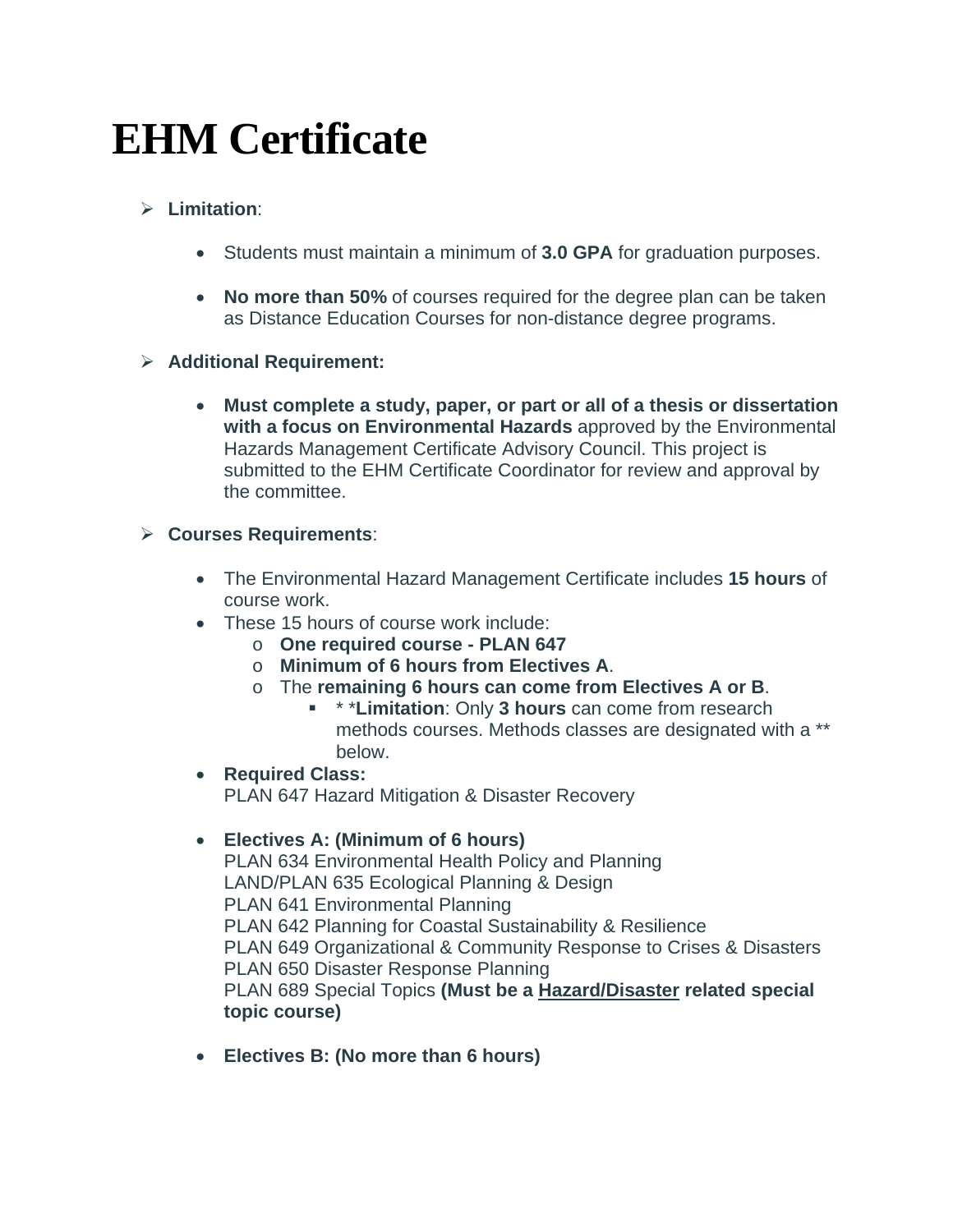ARCH 622 Sustainable Building Design Technology

ATMO 629 Climate Change

COMM 638 Crisis Communication

COSC 663 Sustainable Construction

CVEN 610 Environmental Risk Assessment

CVEN 624 Infrastructure Engineering and Management

CVEN 642 Water-Energy-Food-Nexus Sustainable Resource

Management

CVEN 657 Dynamic Loads and Structural Behavior

CVEN 664 Water Resources Engineering Planning & Management

CVEN 669 Design of Structures for Hazardous Environmental Loads

CVEN 682 Environmental Remediation

ESSM 624 Ecosystems and Global Change

ESSM 626 Fire and Natural Resource Management

ESSM 631 Ecological Restoration of Wetland and Riparian Systems

ESSM 633 Coastal Processes and Ecosystem Management

ESSM 636 Wildland Watershed Management

**\*\*ESSM 660 Landscape Analysis and Modeling** 

**\*\*ESSM 663 Applied Spatial Statistics** 

GEOG 612 Applied Climatology

GEOG 616 Urban Geography

GEOG 619 Human Impact on the Environment

GEOG 621 Land Use and Land Cover

GEOG 625 Landscape Ecology

GEOG 676 Natural Hazards

## **\*\*GEOG 660 Applications in GIS**

# **\*\*GEOG 665 GIS-Based Spatial Analysis and Modeling**

GEOL 633 River Restoration

HLTH 609 Applied Epidemiology

HLTH 629 Environmental Health

HLTH 631 Community and Public Health

HPCH 625 Health of Refugees and Displaced Populations

HPCH 604 Social Ecology and Global Health

INTA 635 Great Famines, War and Humanitarian Assistance

INTA 639 Homeland Security and Emergency Management

MARS 610 Environmental Law

# **\*\*MARS 625 GIS Use in Coastal Resource**

# **\*\*MARS 626 Advanced GIS for Coastal Systems**

MARS 635 Environmental Impact and Natural Resource Damage Assessment

MARS 640 Environmental Administrative Law

MARS 652 Sustainable Management of Coastal Margins

MARS 655 Wetlands Management

MARS 675 Environmental Management Strategies

MARS 676 Environmental Policy